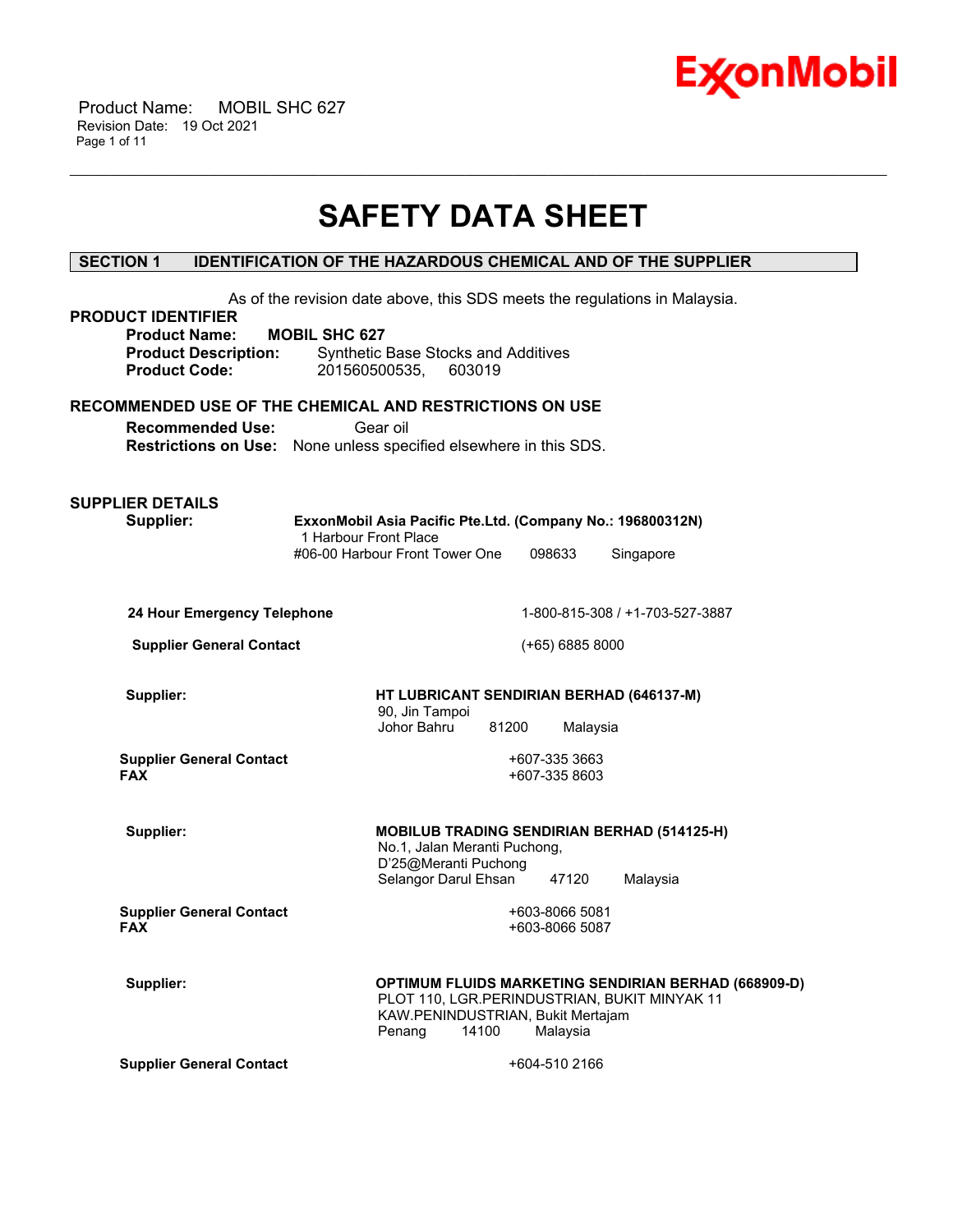

 Product Name: MOBIL SHC 627 Revision Date: 19 Oct 2021 Page 2 of 11

#### **Supplier: TIMUR LUBE SDN. BHD. (806793-H)**

\_\_\_\_\_\_\_\_\_\_\_\_\_\_\_\_\_\_\_\_\_\_\_\_\_\_\_\_\_\_\_\_\_\_\_\_\_\_\_\_\_\_\_\_\_\_\_\_\_\_\_\_\_\_\_\_\_\_\_\_\_\_\_\_\_\_\_\_\_\_\_\_\_\_\_\_\_\_\_\_\_\_\_\_\_\_\_\_\_\_\_\_\_\_\_\_\_\_\_\_\_\_\_\_\_\_\_\_\_\_\_\_\_\_\_\_\_\_

 Wisma Hubline,1st Floor, Lease No.3815, Lot 10914, Section 64 KTLD, Jalan Datuk Abang Abdul Rahim 93450 Kuching Sarawak Malaysia

**Supplier General Contact** +6 082 338567

# **SECTION 2 HAZARDS IDENTIFICATION**

This material is not hazardous according to regulatory guidelines (see SDS Section 15).

#### **Other hazard information:**

#### **PHYSICAL / CHEMICAL HAZARDS**

No significant hazards.

#### **HEALTH HAZARDS**

High-pressure injection under skin may cause serious damage. Excessive exposure may result in eye, skin, or respiratory irritation.

# **ENVIRONMENTAL HAZARDS**

No significant hazards.

**NOTE:** This material should not be used for any other purpose than the recommended use in Section 1 without expert advice. Health studies have shown that chemical exposure may cause potential human health risks which may vary from person to person.

# **SECTION 3 COMPOSITION AND INFORMATION OF THE INGREDIENTS OF THE HAZARDOUS CHEMICAL**

This material is defined as a mixture.

#### **Hazardous Substance(s) or Complex Substance(s) required for disclosure**

| <b>Name</b>                                          | CAS#       | Concentration* | <b>GHS Hazard Codes</b>              |
|------------------------------------------------------|------------|----------------|--------------------------------------|
| <b>I1-DECENE. TETRAMER AND TRIMER HYDROGENATED</b>   | 68649-12-7 | $40 - 50\%$    | H <sub>304</sub>                     |
| <b>IPHOSPHORIC ACID. METHYLPHENYL DIPHENYL ESTER</b> | 26444-49-5 | $0.1 - 5.25\%$ | H400(M factor 1), H410(M<br>factor 1 |
| <b>ITRIPHENYL PHOSPHATE</b>                          | 115-86-6   | $0.1 - 5.25\%$ | H400(M factor 1), H411               |

Note - any hazard code in brackets [Hxxx] is a GHS building block that was not adopted by Malaysia in the CLASS Regulation and therefore is not applicable in Malaysia and is shown for informational purposes only.

\* All concentrations are percent by weight unless ingredient is a gas. Gas concentrations are in percent by volume.

#### **SECTION 4 FIRST AID MEASURES**

#### **INHALATION**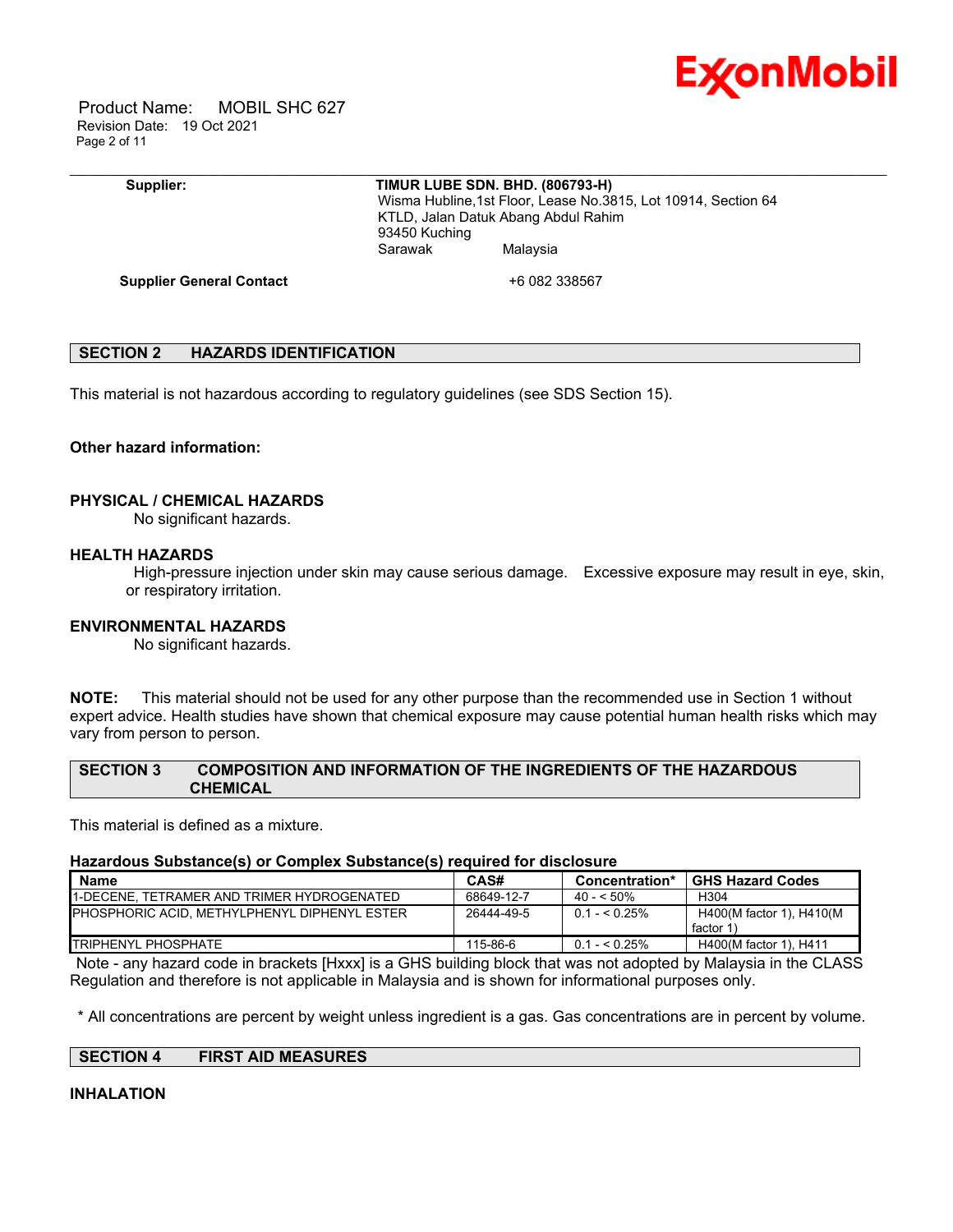

 Product Name: MOBIL SHC 627 Revision Date: 19 Oct 2021 Page 3 of 11

> Remove from further exposure. For those providing assistance, avoid exposure to yourself or others. Use adequate respiratory protection. If respiratory irritation, dizziness, nausea, or unconsciousness occurs, seek immediate medical assistance. If breathing has stopped, assist ventilation with a mechanical device or use mouth-to-mouth resuscitation.

\_\_\_\_\_\_\_\_\_\_\_\_\_\_\_\_\_\_\_\_\_\_\_\_\_\_\_\_\_\_\_\_\_\_\_\_\_\_\_\_\_\_\_\_\_\_\_\_\_\_\_\_\_\_\_\_\_\_\_\_\_\_\_\_\_\_\_\_\_\_\_\_\_\_\_\_\_\_\_\_\_\_\_\_\_\_\_\_\_\_\_\_\_\_\_\_\_\_\_\_\_\_\_\_\_\_\_\_\_\_\_\_\_\_\_\_\_\_

# **SKIN CONTACT**

Wash contact areas with soap and water. If product is injected into or under the skin, or into any part of the body, regardless of the appearance of the wound or its size, the individual should be evaluated immediately by a physician as a surgical emergency. Even though initial symptoms from high pressure injection may be minimal or absent, early surgical treatment within the first few hours may significantly reduce the ultimate extent of injury.

#### **EYE CONTACT**

Flush thoroughly with water. If irritation occurs, get medical assistance.

#### **INGESTION**

First aid is normally not required. Seek medical attention if discomfort occurs.

#### **NOTE TO PHYSICIAN**

None

#### **SECTION 5 FIRE FIGHTING MEASURES**

#### **EXTINGUISHING MEDIA**

**Appropriate Extinguishing Media:** Use water fog, foam, dry chemical or carbon dioxide (CO2) to extinguish flames.

**Inappropriate Extinguishing Media:** Straight streams of water

#### **FIRE FIGHTING**

**Fire Fighting Instructions:** Evacuate area. Prevent run-off from fire control or dilution from entering streams, sewers or drinking water supply. Fire-fighters should use standard protective equipment and in enclosed spaces, self-contained breathing apparatus (SCBA). Use water spray to cool fire exposed surfaces and to protect personnel.

**Hazardous Combustion Products:** Aldehydes, Incomplete combustion products, Oxides of carbon, Smoke, Fume, Sulphur oxides

#### **FLAMMABILITY PROPERTIES**

**Flash Point [Method]:** >210°C (410°F) [ASTM D-92] **Flammable Limits (Approximate volume % in air):** LEL: 0.9 UEL: 7.0 **Autoignition Temperature:** N/D

#### **SECTION 6 ACCIDENTAL RELEASE MEASURES**

# **PERSONAL PRECAUTIONS, PROTECTIVE EQUIPMENT AND EMERGENCY PROCEDURES**

In the event of a spill or accidental release, notify relevant authorities in accordance with all applicable regulations.

# **PROTECTIVE MEASURES**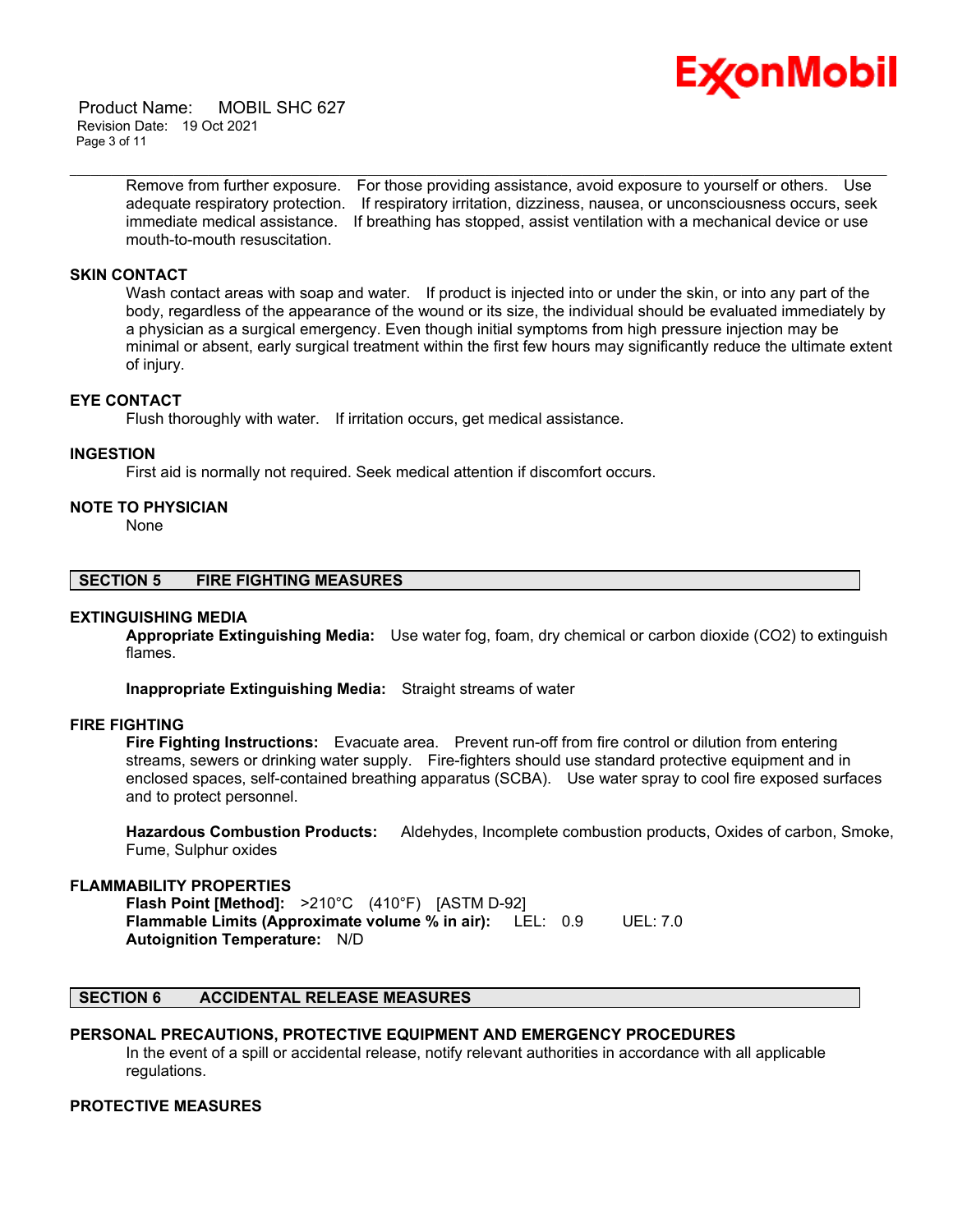

 Product Name: MOBIL SHC 627 Revision Date: 19 Oct 2021 Page 4 of 11

> Avoid contact with spilled material. See Section 6 for fire fighting information. See the Hazard Identification Section for Significant Hazards. See Section 5 for First Aid Advice. See Section 8 for advice on the minimum requirements for personal protective equipment. Additional protective measures may be necessary, depending on the specific circumstances and/or the expert judgment of the emergency responders.

\_\_\_\_\_\_\_\_\_\_\_\_\_\_\_\_\_\_\_\_\_\_\_\_\_\_\_\_\_\_\_\_\_\_\_\_\_\_\_\_\_\_\_\_\_\_\_\_\_\_\_\_\_\_\_\_\_\_\_\_\_\_\_\_\_\_\_\_\_\_\_\_\_\_\_\_\_\_\_\_\_\_\_\_\_\_\_\_\_\_\_\_\_\_\_\_\_\_\_\_\_\_\_\_\_\_\_\_\_\_\_\_\_\_\_\_\_\_

#### **ENVIRONMENTAL PRECAUTIONS**

Large Spills: Dyke far ahead of liquid spill for later recovery and disposal. Prevent entry into waterways, sewers, basements or confined areas.

#### **METHODS AND MATERIAL FOR CONTAINMENT AND CLEANING UP**

**Land Spill:** Stop leak if you can do so without risk. Recover by pumping or with suitable absorbent.

**Water Spill:** Stop leak if you can do so without risk. Confine the spill immediately with booms. Warn other shipping. Remove from the surface by skimming or with suitable absorbents. Seek the advice of a specialist before using dispersants.

Water spill and land spill recommendations are based on the most likely spill scenario for this material; however, geographic conditions, wind, temperature, (and in the case of a water spill) wave and current direction and speed may greatly influence the appropriate action to be taken. For this reason, local experts should be consulted. Note: Local regulations may prescribe or limit action to be taken.

# **SECTION 7 HANDLING AND STORAGE**

#### **PRECAUTIONS FOR SAFE HANDLING**

Prevent small spills and leakage to avoid slip hazard. Material can accumulate static charges which may cause an electrical spark (ignition source). When the material is handled in bulk, an electrical spark could ignite any flammable vapors from liquids or residues that may be present (e.g., during switch-loading operations). Use proper bonding and/or earthing procedures. However, bonding and earthing may not eliminate the hazard from static accumulation. Consult local applicable standards for guidance. Additional references include American Petroleum Institute 2003 (Protection Against Ignitions Arising out of Static, Lightning and Stray Currents) or National Fire Protection Agency 77 (Recommended Practice on Static Electricity) or CENELEC CLC/TR 50404 (Electrostatics - Code of practice for the avoidance of hazards due to static electricity).

**Static Accumulator:** This material is a static accumulator.

**Specific Hygiene Measures:** Always observe good personal hygiene measures, such as washing after handling the material and before eating, drinking, and/or smoking. Routinely wash work clothing and protective equipment to remove contaminants. Discard contaminated clothing and footwear that cannot be cleaned. Practice good housekeeping.

# **CONDITIONS FOR SAFE STORAGE, INCLUDING ANY INCOMPATIBILITIES**

The type of container used to store the material may affect static accumulation and dissipation. Do not store in open or unlabelled containers. Keep away from incompatible materials.

# **SECTION 8 EXPOSURE CONTROLS / PERSONAL PROTECTION**

#### **CONTROL PARAMETERS**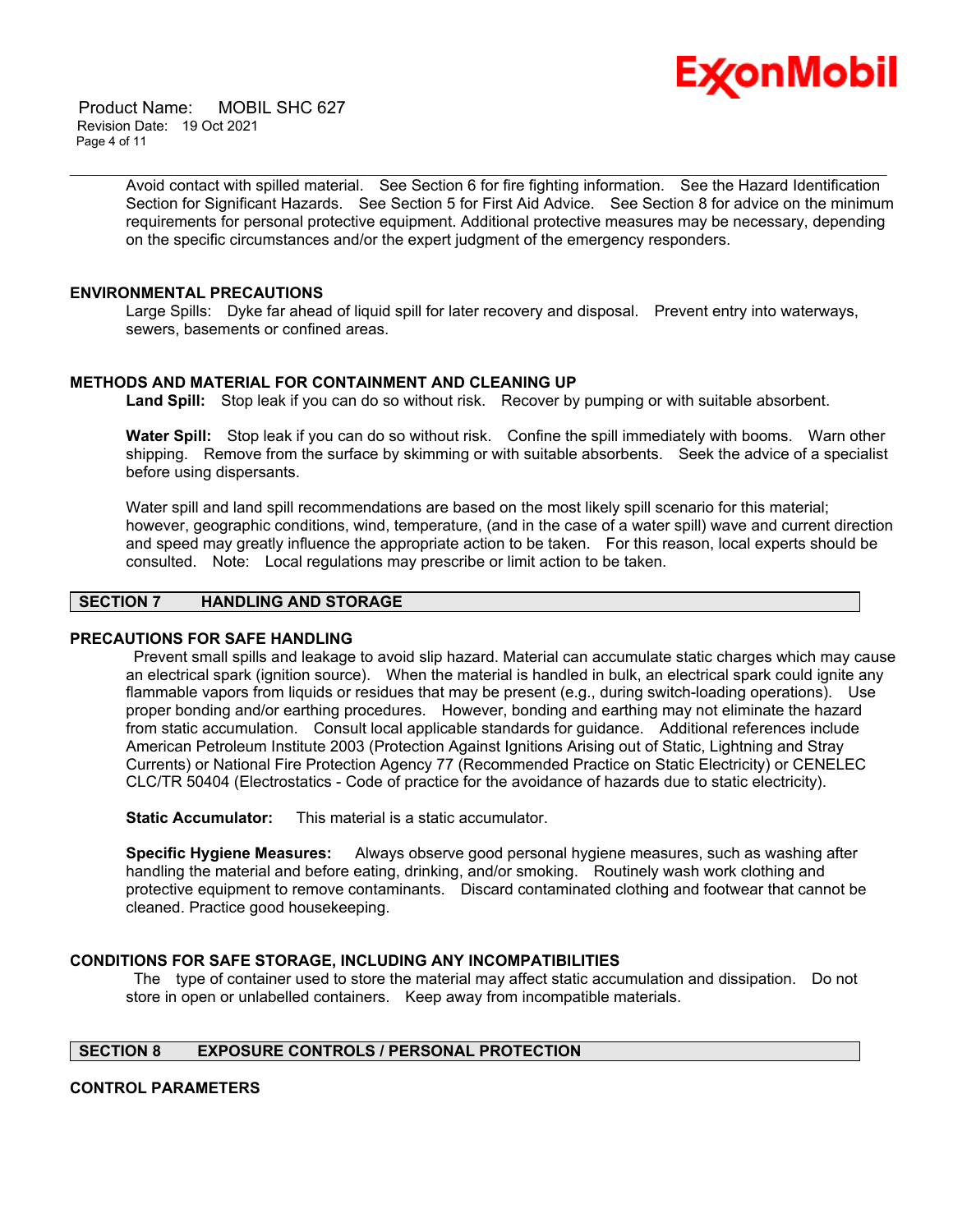

# **EXPOSURE LIMIT VALUES**

#### **Exposure limits/standards (Note: Exposure limits are not additive)**

| <b>Substance Name</b>                         | Form                                | Limit/Standard |                  | <b>Note</b> | <b>Source</b> |
|-----------------------------------------------|-------------------------------------|----------------|------------------|-------------|---------------|
| 1-DECENE. TETRAMER AND<br>TRIMER HYDROGENATED | Aerosols<br>(thoracic)<br>fraction) | TWA            | $5 \text{ mg/m}$ |             | ExxonMobil    |
| TRIPHENYL PHOSPHATE                           |                                     | <b>PEL</b>     | $3 \text{ mg/m}$ |             | Malaysia PEL  |
| TRIPHENYL PHOSPHATE                           |                                     | TWA            | $3 \text{ mg/m}$ |             | ACGIH         |

\_\_\_\_\_\_\_\_\_\_\_\_\_\_\_\_\_\_\_\_\_\_\_\_\_\_\_\_\_\_\_\_\_\_\_\_\_\_\_\_\_\_\_\_\_\_\_\_\_\_\_\_\_\_\_\_\_\_\_\_\_\_\_\_\_\_\_\_\_\_\_\_\_\_\_\_\_\_\_\_\_\_\_\_\_\_\_\_\_\_\_\_\_\_\_\_\_\_\_\_\_\_\_\_\_\_\_\_\_\_\_\_\_\_\_\_\_\_

**Exposure limits/standards for materials that can be formed when handling this product:** When mists/aerosols can occur the following is recommended:  $5 \text{ mg/m}^3$  - ACGIH TLV (inhalable fraction).

NOTE: Limits/standards shown for guidance only. Follow applicable regulations.

#### **Biological limits**

No biological limits allocated.

# **ENGINEERING CONTROLS**

The level of protection and types of controls necessary will vary depending upon potential exposure conditions. Control measures to consider:

No special requirements under ordinary conditions of use and with adequate ventilation.

# **PERSONAL PROTECTION**

Personal protective equipment selections vary based on potential exposure conditions such as applications, handling practices, concentration and ventilation. Information on the selection of protective equipment for use with this material, as provided below, is based upon intended, normal usage.

**Respiratory Protection:** If engineering controls do not maintain airborne contaminant concentrations at a level which is adequate to protect worker health, an approved respirator may be appropriate. Respirator selection, use, and maintenance must be in accordance with regulatory requirements, if applicable. Types of respirators to be considered for this material include:

 No special requirements under ordinary conditions of use and with adequate ventilation. **Particulate** 

For high airborne concentrations, use an approved supplied-air respirator, operated in positive pressure mode. Supplied air respirators with an escape bottle may be appropriate when oxygen levels are inadequate, gas/vapour warning properties are poor, or if air purifying filter capacity/rating may be exceeded.

**Hand Protection:** Any specific glove information provided is based on published literature and glove manufacturer data. Glove suitability and breakthrough time will differ depending on the specific use conditions. Contact the glove manufacturer for specific advice on glove selection and breakthrough times for your use conditions. Inspect and replace worn or damaged gloves. The types of gloves to be considered for this material include:

No protection is ordinarily required under normal conditions of use. Nitrile,Viton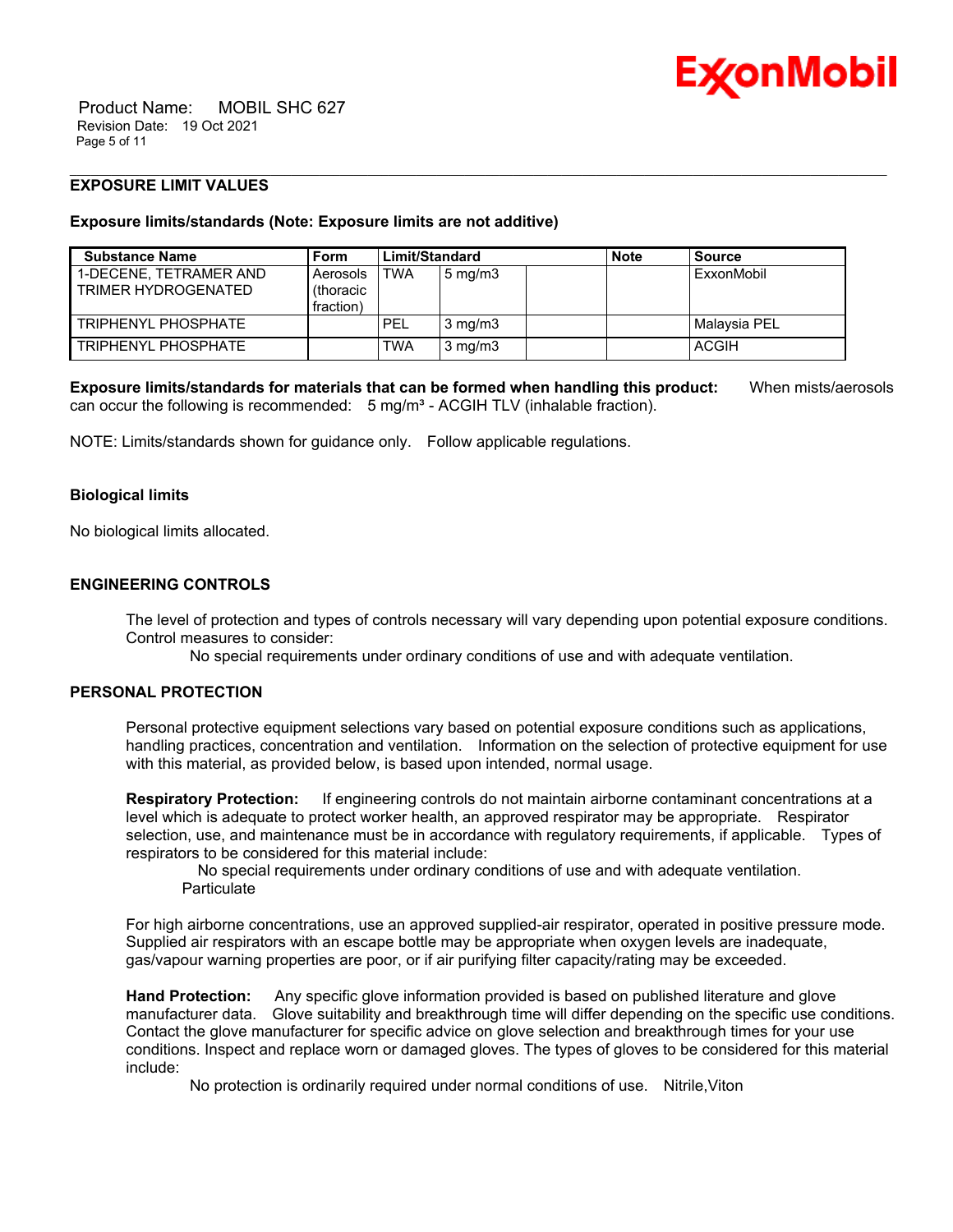

 Product Name: MOBIL SHC 627 Revision Date: 19 Oct 2021 Page 6 of 11

**Eye Protection:** If contact is likely, safety glasses with side shields are recommended.

**Skin and Body Protection:** Any specific clothing information provided is based on published literature or manufacturer data. The types of clothing to be considered for this material include: No skin protection is ordinarily required under normal conditions of use. In accordance with good industrial hygiene practices, precautions should be taken to avoid skin contact.

\_\_\_\_\_\_\_\_\_\_\_\_\_\_\_\_\_\_\_\_\_\_\_\_\_\_\_\_\_\_\_\_\_\_\_\_\_\_\_\_\_\_\_\_\_\_\_\_\_\_\_\_\_\_\_\_\_\_\_\_\_\_\_\_\_\_\_\_\_\_\_\_\_\_\_\_\_\_\_\_\_\_\_\_\_\_\_\_\_\_\_\_\_\_\_\_\_\_\_\_\_\_\_\_\_\_\_\_\_\_\_\_\_\_\_\_\_\_

# **ENVIRONMENTAL CONTROLS**

Comply with applicable environmental regulations limiting discharge to air, water and soil. Protect the environment by applying appropriate control measures to prevent or limit emissions.

# **SECTION 9 PHYSICAL AND CHEMICAL PROPERTIES**

**Note: Physical and chemical properties are provided for safety, health and environmental considerations only and may not fully represent product specifications. Contact the Supplier for additional information.**

# **GENERAL INFORMATION**

**Physical State:** Liquid **Colour:** Orange **Odour:** Characteristic **Odour Threshold:** N/D

# **IMPORTANT HEALTH, SAFETY, AND ENVIRONMENTAL INFORMATION**

**Relative Density (at 15 °C):** 0.86 **Flammability (Solid, Gas):** N/A **Flash Point [Method]:** >210°C (410°F) [ASTM D-92] **Flammable Limits (Approximate volume % in air):** LEL: 0.9 UEL: 7.0 **Autoignition Temperature:** N/D **Boiling Point / Range:** > 316°C (600°F) [Estimated] **Decomposition Temperature:** N/D **Vapour Density (Air = 1):** > 2 at 101 kPa [Estimated] **Vapour Pressure:** < 0.013 kPa (0.1 mm Hg) at 20 °C [Estimated] **Evaporation Rate (n-butyl acetate = 1):** N/D **pH:** N/A **Log Pow (n-Octanol/Water Partition Coefficient):** > 3.5 [Estimated] **Solubility in Water:** Negligible **Viscosity:** 100 cSt (100 mm2/sec) at 40ºC | 15.5 cSt (15.5 mm2/sec) at 100°C **Oxidizing Properties:** See Hazards Identification Section.

# **OTHER INFORMATION**

**Freezing Point:** N/D **Melting Point:** N/A **Pour Point:** < -39°C (-39°F)

# **SECTION 10 STABILITY AND REACTIVITY**

**REACTIVITY:** See sub-sections below.

**STABILITY:** Material is stable under normal conditions.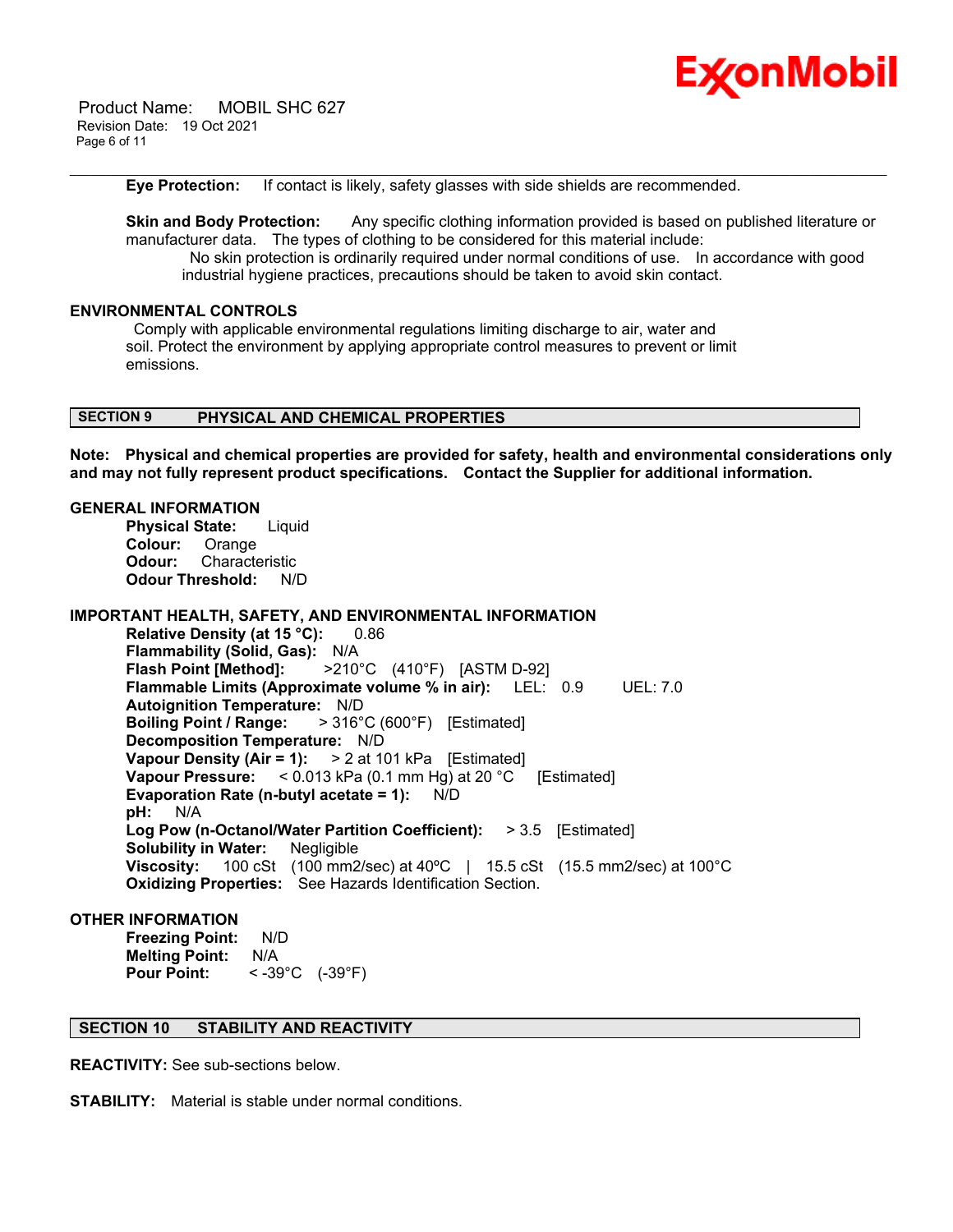

# **CONDITIONS TO AVOID:** Excessive heat. High energy sources of ignition.

# **INCOMPATIBLE MATERIALS:** Strong oxidisers

**HAZARDOUS DECOMPOSITION PRODUCTS:** Material does not decompose at ambient temperatures.

\_\_\_\_\_\_\_\_\_\_\_\_\_\_\_\_\_\_\_\_\_\_\_\_\_\_\_\_\_\_\_\_\_\_\_\_\_\_\_\_\_\_\_\_\_\_\_\_\_\_\_\_\_\_\_\_\_\_\_\_\_\_\_\_\_\_\_\_\_\_\_\_\_\_\_\_\_\_\_\_\_\_\_\_\_\_\_\_\_\_\_\_\_\_\_\_\_\_\_\_\_\_\_\_\_\_\_\_\_\_\_\_\_\_\_\_\_\_

**POSSIBILITY OF HAZARDOUS REACTIONS:** Hazardous polymerization will not occur.

#### **SECTION 11 TOXICOLOGICAL INFORMATION**

# **INFORMATION ON TOXICOLOGICAL EFFECTS**

| <b>Hazard Class</b>                                               | <b>Conclusion / Remarks</b>                                                                                       |
|-------------------------------------------------------------------|-------------------------------------------------------------------------------------------------------------------|
| Inhalation                                                        |                                                                                                                   |
| Acute Toxicity: No end point data for<br>material.                | Minimally Toxic. Based on assessment of the components.                                                           |
| Irritation: No end point data for material.                       | Negligible hazard at ambient/normal handling temperatures.                                                        |
| Ingestion                                                         |                                                                                                                   |
| Acute Toxicity: No end point data for<br>material.                | Minimally Toxic. Based on assessment of the components.                                                           |
| <b>Skin</b>                                                       |                                                                                                                   |
| Acute Toxicity: No end point data for<br>material.                | Minimally Toxic. Based on assessment of the components.                                                           |
| Skin Corrosion/Irritation: No end point data<br>for material.     | Negligible irritation to skin at ambient temperatures. Based on<br>assessment of the components.                  |
| <b>Eye</b>                                                        |                                                                                                                   |
| Serious Eye Damage/Irritation: No end point<br>data for material. | May cause mild, short-lasting discomfort to eyes. Based on<br>assessment of the components.                       |
| <b>Sensitisation</b>                                              |                                                                                                                   |
| Respiratory Sensitization: No end point data<br>for material.     | Not expected to be a respiratory sensitizer.                                                                      |
| Skin Sensitization: No end point data for<br>material.            | Not expected to be a skin sensitizer. Based on assessment of the<br>components.                                   |
| <b>Aspiration: Data available.</b>                                | Not expected to be an aspiration hazard. Based on physico-<br>chemical properties of the material.                |
| Germ Cell Mutagenicity: No end point data<br>for material.        | Not expected to be a germ cell mutagen. Based on assessment of<br>the components.                                 |
| Carcinogenicity: No end point data for<br>lmaterial.              | Not expected to cause cancer. Based on assessment of the<br>components.                                           |
| Reproductive Toxicity: No end point data<br>for material.         | Not expected to be a reproductive toxicant. Based on assessment<br>of the components.                             |
| Lactation: No end point data for material.                        | Not expected to cause harm to breast-fed children.                                                                |
| <b>Specific Target Organ Toxicity (STOT)</b>                      |                                                                                                                   |
| Single Exposure: No end point data for<br>material.               | Not expected to cause organ damage from a single exposure.                                                        |
| Repeated Exposure: No end point data for<br>lmaterial.            | Not expected to cause organ damage from prolonged or repeated<br>exposure. Based on assessment of the components. |
|                                                                   |                                                                                                                   |

# **OTHER INFORMATION**

# **Contains:**

Synthetic base oils: Not expected to cause significant health effects under conditions of normal use, based on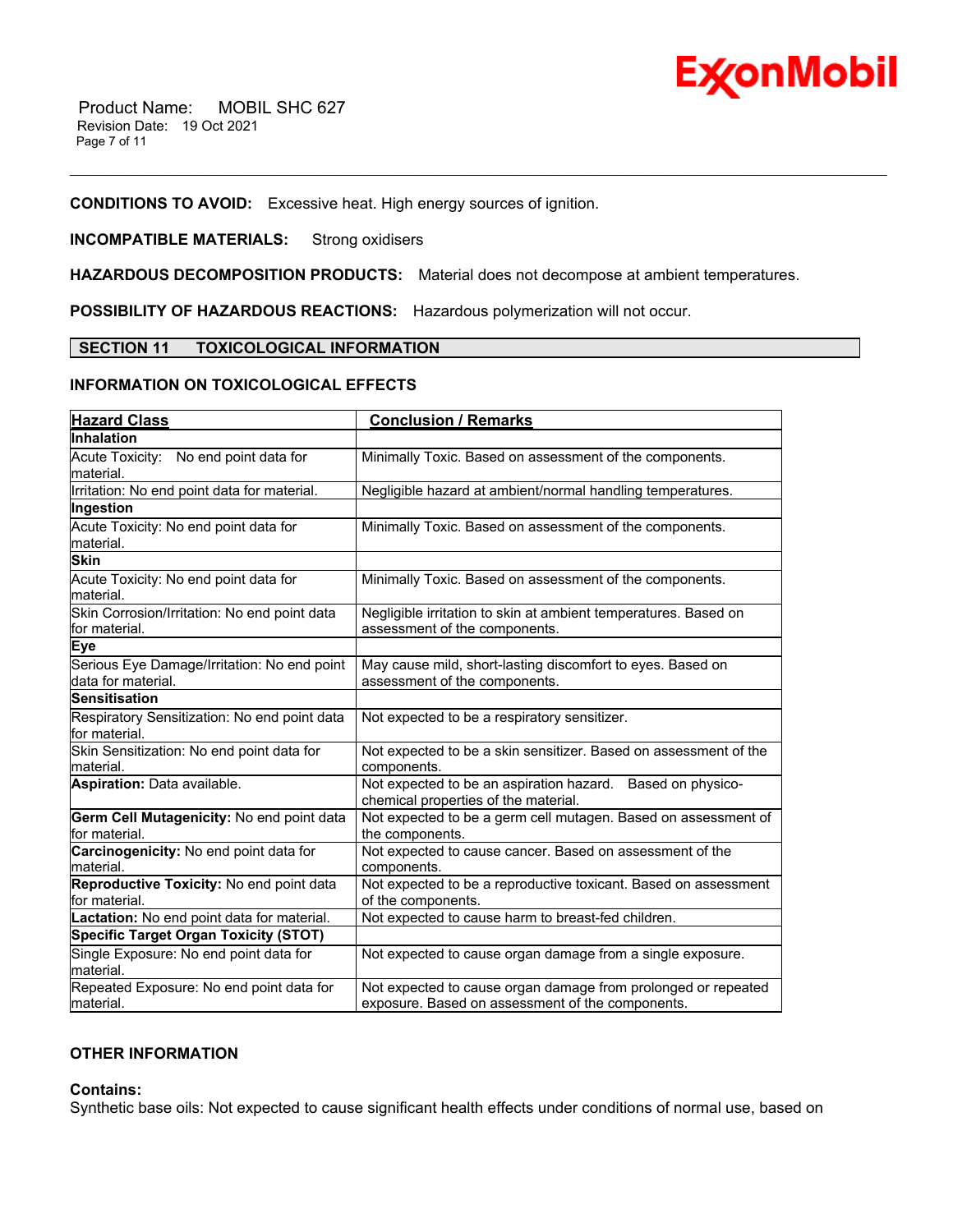

 Product Name: MOBIL SHC 627 Revision Date: 19 Oct 2021 Page 8 of 11

\_\_\_\_\_\_\_\_\_\_\_\_\_\_\_\_\_\_\_\_\_\_\_\_\_\_\_\_\_\_\_\_\_\_\_\_\_\_\_\_\_\_\_\_\_\_\_\_\_\_\_\_\_\_\_\_\_\_\_\_\_\_\_\_\_\_\_\_\_\_\_\_\_\_\_\_\_\_\_\_\_\_\_\_\_\_\_\_\_\_\_\_\_\_\_\_\_\_\_\_\_\_\_\_\_\_\_\_\_\_\_\_\_\_\_\_\_\_ laboratory studies with the same or similar materials. Not mutagenic or genotoxic. Not sensitising in test animals and humans.

# **IARC Classification:**

**The following ingredients are cited on the lists below:** None.

|              | --REGULATORY LISTS SEARCHED-- |              |
|--------------|-------------------------------|--------------|
| $1 = IARC 1$ | $2 = IARC 2A$                 | $3 = IARC2B$ |

#### **SECTION 12 ECOLOGICAL INFORMATION**

The information given is based on data for the material, components of the material, or for similar materials, through the application of bridging principals.

#### **ECOTOXICITY**

 Material -- Not expected to be harmful to aquatic organisms. Material -- Not expected to demonstrate chronic toxicity to aquatic organisms

#### **MOBILITY IN SOIL**

 Base oil component -- Low solubility and floats and is expected to migrate from water to the land. Expected to partition to sediment and wastewater solids.

#### **PERSISTENCE AND DEGRADABILITY** No data available.

#### **BIOACCUMULATIVE POTENTIAL** No data available

#### **OTHER ADVERSE EFFECTS**

No adverse effects are expected.

# **ECOLOGICAL DATA**

#### **Ecotoxicity**

| <b>Test</b>                     | <b>Duration</b> | <b>Organism Type</b>   | <b>Test Results</b>                        |
|---------------------------------|-----------------|------------------------|--------------------------------------------|
| <b>Aquatic - Acute Toxicity</b> | 96 hour(s)      | Oncorhynchus<br>mykiss | LL50 1003 mg/l: data for similar materials |
| Aquatic - Chronic Toxicity      | $21$ dav(s)     | Daphnia magna          | NOELR 1 mg/l: data for similar materials   |

# **SECTION 13 DISPOSAL INFORMATION**

Disposal recommendations based on material as supplied. Disposal must be in accordance with current applicable laws and regulations, and material characteristics at time of disposal.

#### **DISPOSAL METHODS**

Product is suitable for burning in an enclosed controlled burner for fuel value or disposal by supervised incineration at very high temperatures to prevent formation of undesirable combustion products. Protect the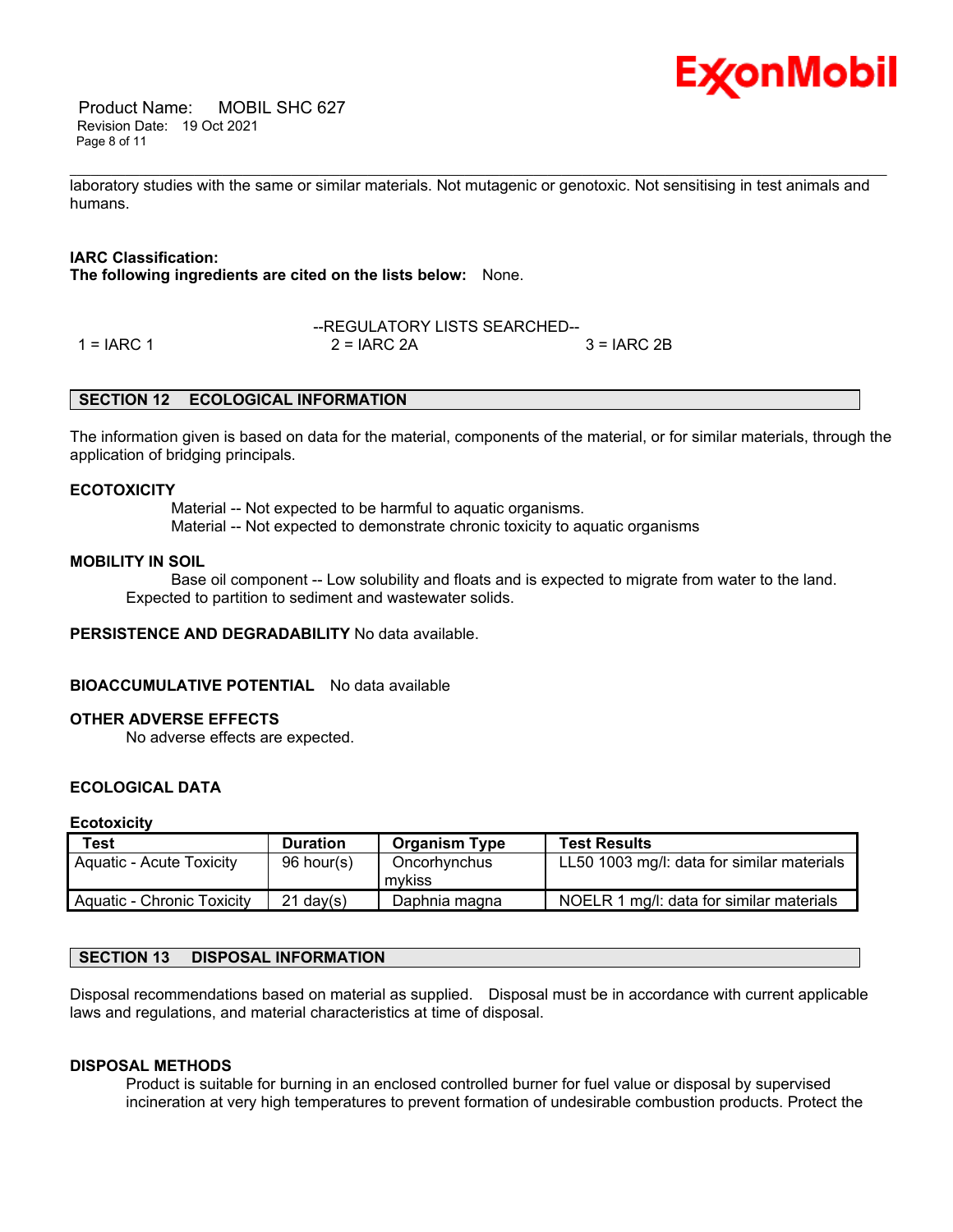

 Product Name: MOBIL SHC 627 Revision Date: 19 Oct 2021 Page 9 of 11

> environment. Dispose of used oil at designated sites. Minimize skin contact. Do not mix used oils with solvents, brake fluids or coolants.

\_\_\_\_\_\_\_\_\_\_\_\_\_\_\_\_\_\_\_\_\_\_\_\_\_\_\_\_\_\_\_\_\_\_\_\_\_\_\_\_\_\_\_\_\_\_\_\_\_\_\_\_\_\_\_\_\_\_\_\_\_\_\_\_\_\_\_\_\_\_\_\_\_\_\_\_\_\_\_\_\_\_\_\_\_\_\_\_\_\_\_\_\_\_\_\_\_\_\_\_\_\_\_\_\_\_\_\_\_\_\_\_\_\_\_\_\_\_

# **REGULATORY DISPOSAL INFORMATION**

#### **Environmental Quality (Scheduled Wastes) Regulations 2005 waste code:** SW 305

Note: These codes are assigned based upon the most common uses for this material and may not reflect contaminants resulting from actual use. Waste producers need to assess the actual process used when generating the waste and its contaminants in order to assign the proper waste disposal code(s); This material is considered as hazardous waste pursuant to Environmental Quality (Scheduled Wastes) Regulations 2005.

**Empty Container Warning** Empty Container Warning (where applicable): Empty containers may contain residue and can be dangerous. Do not attempt to refill or clean containers without proper instructions. Empty drums should be completely drained and safely stored until appropriately reconditioned or disposed. Empty containers should be taken for recycling, recovery, or disposal through suitably qualified or licensed contractor and in accordance with governmental regulations. DO NOT PRESSURISE, CUT, WELD, BRAZE, SOLDER, DRILL, GRIND, OR EXPOSE SUCH CONTAINERS TO HEAT, FLAME, SPARKS, STATIC ELECTRICITY, OR OTHER SOURCES OF IGNITION. THEY MAY EXPLODE AND CAUSE INJURY OR DEATH.

# **SECTION 14 TRANSPORT INFORMATION**

**LAND** : Not Regulated for Land Transport

**SEA (IMDG):** Not Regulated for Sea Transport according to IMDG-Code

**Marine Pollutant:** No

**AIR (IATA):** Not Regulated for Air Transport

#### **SECTION 15 REGULATORY INFORMATION**

**This material is not hazardous as defined by the Occupational Safety and Health (Classification, Labeling and Safety Data Sheet of Hazardous Chemicals) Regulations 2013.**

#### **REGULATORY STATUS AND APPLICABLE LAWS AND REGULATIONS**

**Listed or exempt from listing/notification on the following chemical inventories :** AIIC, IECSC, ISHL, KECI, PICCS, TCSI, TSCA

 **Special Cases:**

| Inventory   | <b>Status</b>         |
|-------------|-----------------------|
| <b>ENCS</b> | Restrictions<br>Apply |
| <b>NDSL</b> | Restrictions<br>Apply |

#### **National Laws and Regulations:**

Occupational Safety and Health (Use and Standards of Exposure of Chemicals Hazardous to Health) Regulations 2000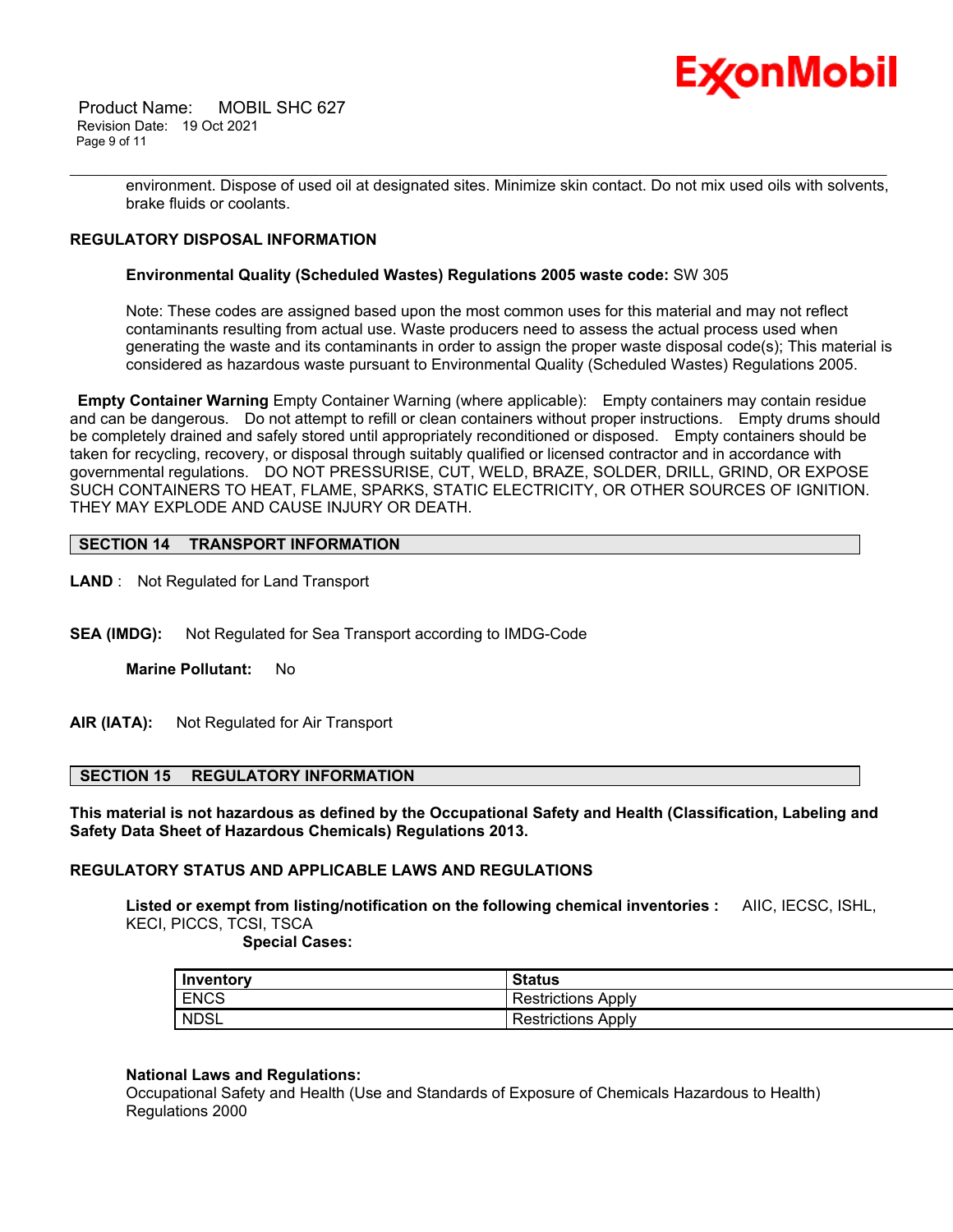

 Product Name: MOBIL SHC 627 Revision Date: 19 Oct 2021 Page 10 of 11

# **SECTION 16 OTHER INFORMATION**

List of abbreviations and acronyms that could be (but not necessarily are) used in this safety data sheet:

\_\_\_\_\_\_\_\_\_\_\_\_\_\_\_\_\_\_\_\_\_\_\_\_\_\_\_\_\_\_\_\_\_\_\_\_\_\_\_\_\_\_\_\_\_\_\_\_\_\_\_\_\_\_\_\_\_\_\_\_\_\_\_\_\_\_\_\_\_\_\_\_\_\_\_\_\_\_\_\_\_\_\_\_\_\_\_\_\_\_\_\_\_\_\_\_\_\_\_\_\_\_\_\_\_\_\_\_\_\_\_\_\_\_\_\_\_\_

| Acronym       | <b>Full text</b>                                                                                 |
|---------------|--------------------------------------------------------------------------------------------------|
| N/A           | Not applicable                                                                                   |
| N/D           | Not determined                                                                                   |
| NE.           | Not established                                                                                  |
| VOC.          | Volatile Organic Compound                                                                        |
| <b>AIIC</b>   | Australian Inventory of Industrial Chemicals                                                     |
| AIHA WEEL     | American Industrial Hygiene Association Workplace Environmental Exposure Limits                  |
| ASTM          | ASTM International, originally known as the American Society for Testing and Materials (ASTM)    |
| DSL.          | Domestic Substance List (Canada)                                                                 |
| <b>EINECS</b> | European Inventory of Existing Commercial Substances                                             |
| <b>ELINCS</b> | European List of Notified Chemical Substances                                                    |
| <b>ENCS</b>   | Existing and new Chemical Substances (Japanese inventory)                                        |
| <b>IECSC</b>  | Inventory of Existing Chemical Substances in China                                               |
| KECI          | Korean Existing Chemicals Inventory                                                              |
| NDSL          | Non-Domestic Substances List (Canada)                                                            |
| <b>NZIOC</b>  | New Zealand Inventory of Chemicals                                                               |
| <b>PICCS</b>  | Philippine Inventory of Chemicals and Chemical Substances                                        |
| <b>TLV</b>    | Threshold Limit Value (American Conference of Governmental Industrial Hygienists)                |
| TSCA          | Toxic Substances Control Act (U.S. inventory)                                                    |
| <b>UVCB</b>   | Substances of Unknown or Variable composition, Complex reaction products or Biological materials |
| LC.           | Lethal Concentration                                                                             |
| LD            | <b>Lethal Dose</b>                                                                               |
| LL.           | Lethal Loading                                                                                   |
| EC            | <b>Effective Concentration</b>                                                                   |
| EL            | <b>Effective Loading</b>                                                                         |
| <b>NOEC</b>   | No Observable Effect Concentration                                                               |
| <b>NOELR</b>  | No Observable Effect Loading Rate                                                                |

# **KEY TO THE H-CODES CONTAINED IN SECTION 3 OF THIS DOCUMENT (for information only):**

H304: May be fatal if swallowed and enters airways; Aspiration, Cat 1

H400: Very toxic to aquatic life; Acute Env Tox, Cat 1

H410: Very toxic to aquatic life with long lasting effects; Chronic Env Tox, Cat 1

H411: Toxic to aquatic life with long lasting effects; Chronic Env Tox, Cat 2

# **THIS SAFETY DATA SHEET CONTAINS THE FOLLOWING REVISIONS:**

HT LUBRICANT SENDIRIAN BERHAD (646137-M): Section 01: Supplier Mailing Address information was modified. MOBILUB TRADING SENDIRIAN BERHAD (514125-H): Section 01: Supplier Mailing Address information was modified.

OPTIMUM FLUIDS MARKETING SENDIRIAN BERHAD (668909-D): Section 01: Supplier Mailing Address information was modified.

TIMUR LUBE SDN. BHD. (806793-H): Section 01: Supplier Mailing Address information was modified.

Composition: Component Table information was modified.

Section 01: Product Intended Use information was modified.

Section 09: Exposure Limits Table information was modified.

Section 03: Viscosity information was modified.

----------------------------------------------------------------------------------------------------------------------------------------------------- The information and recommendations contained herein are, to the best of ExxonMobil's knowledge and belief, accurate and reliable as of the date issued. You can contact ExxonMobil to insure that this document is the most